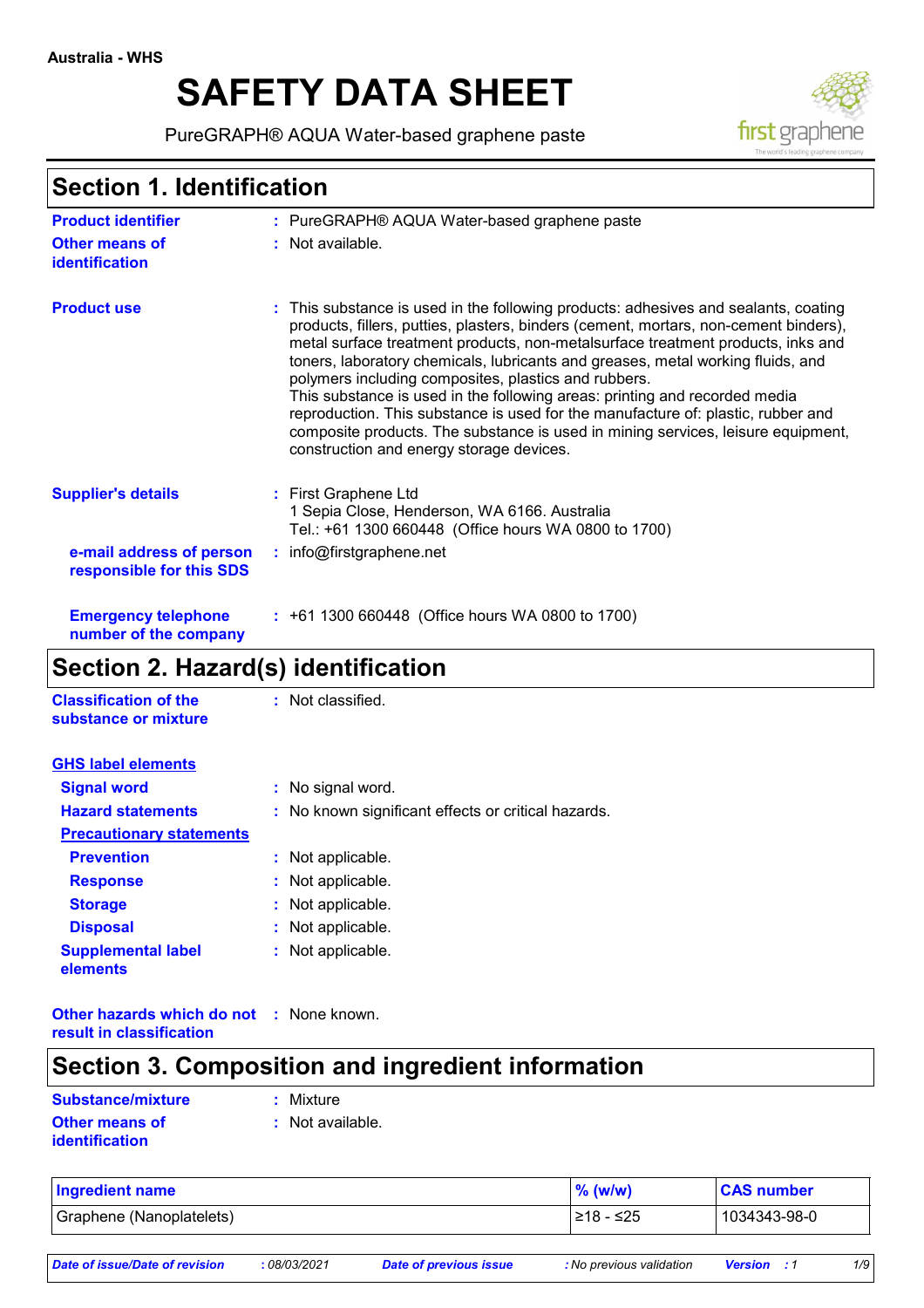# **Section 3. Composition and ingredient information**

**There are no additional ingredients present which, within the current knowledge of the supplier and in the concentrations applicable, are classified as hazardous to health or the environment and hence require reporting in this section.**

**Occupational exposure limits, if available, are listed in Section 8.**

### **Section 4. First aid measures**

| <b>Description of necessary first aid measures</b> |                                                                                                                                                                                                                                                                                                                                                           |  |
|----------------------------------------------------|-----------------------------------------------------------------------------------------------------------------------------------------------------------------------------------------------------------------------------------------------------------------------------------------------------------------------------------------------------------|--|
| <b>Eye contact</b>                                 | : Immediately flush eyes with plenty of water, occasionally lifting the upper and lower<br>eyelids. Check for and remove any contact lenses. Get medical attention if irritation<br>occurs.                                                                                                                                                               |  |
| <b>Inhalation</b>                                  | : Remove victim to fresh air and keep at rest in a position comfortable for breathing.<br>Get medical attention if symptoms occur.                                                                                                                                                                                                                        |  |
| <b>Skin contact</b>                                | : Flush contaminated skin with plenty of water. Remove contaminated clothing and<br>shoes. Get medical attention if symptoms occur.                                                                                                                                                                                                                       |  |
| <b>Ingestion</b>                                   | : Wash out mouth with water. Remove victim to fresh air and keep at rest in a<br>position comfortable for breathing. If material has been swallowed and the exposed<br>person is conscious, give small quantities of water to drink. Do not induce vomiting<br>unless directed to do so by medical personnel. Get medical attention if symptoms<br>occur. |  |

| <b>Most important symptoms/effects, acute and delayed</b> |                                                                                                                                |
|-----------------------------------------------------------|--------------------------------------------------------------------------------------------------------------------------------|
| <b>Potential acute health effects</b>                     |                                                                                                                                |
| Eye contact                                               | : No known significant effects or critical hazards.                                                                            |
| <b>Inhalation</b>                                         | : No known significant effects or critical hazards.                                                                            |
| <b>Skin contact</b>                                       | : No known significant effects or critical hazards.                                                                            |
| <b>Ingestion</b>                                          | : No known significant effects or critical hazards.                                                                            |
| <b>Over-exposure signs/symptoms</b>                       |                                                                                                                                |
| Eye contact                                               | : No specific data.                                                                                                            |
| <b>Inhalation</b>                                         | : No specific data.                                                                                                            |
| <b>Skin contact</b>                                       | : No specific data.                                                                                                            |
| <b>Ingestion</b>                                          | : No specific data.                                                                                                            |
|                                                           | Indication of immediate medical attention and special treatment needed, if necessary                                           |
| <b>Notes to physician</b>                                 | : Treat symptomatically. Contact poison treatment specialist immediately if large<br>quantities have been ingested or inhaled. |
| <b>Specific treatments</b>                                | : No specific treatment.                                                                                                       |
| <b>Protection of first-aiders</b>                         | : No action shall be taken involving any personal risk or without suitable training.                                           |

**See toxicological information (Section 11)**

### **Section 5. Firefighting measures**

| <b>Extinguishing media</b>                           |                                                                                                                         |
|------------------------------------------------------|-------------------------------------------------------------------------------------------------------------------------|
| <b>Suitable extinguishing</b><br>media               | : Use dry chemical, $CO2$ , water spray (fog) or foam. Use an extinguishing agent<br>suitable for the surrounding fire. |
| <b>Unsuitable extinguishing</b><br>media             | : Do not use water jet.                                                                                                 |
| <b>Specific hazards arising</b><br>from the chemical | : No specific fire or explosion hazard.                                                                                 |
| <b>Hazardous thermal</b><br>decomposition products   | : Decomposition products may include the following materials:<br>carbon monoxide.<br>carbon dioxide.                    |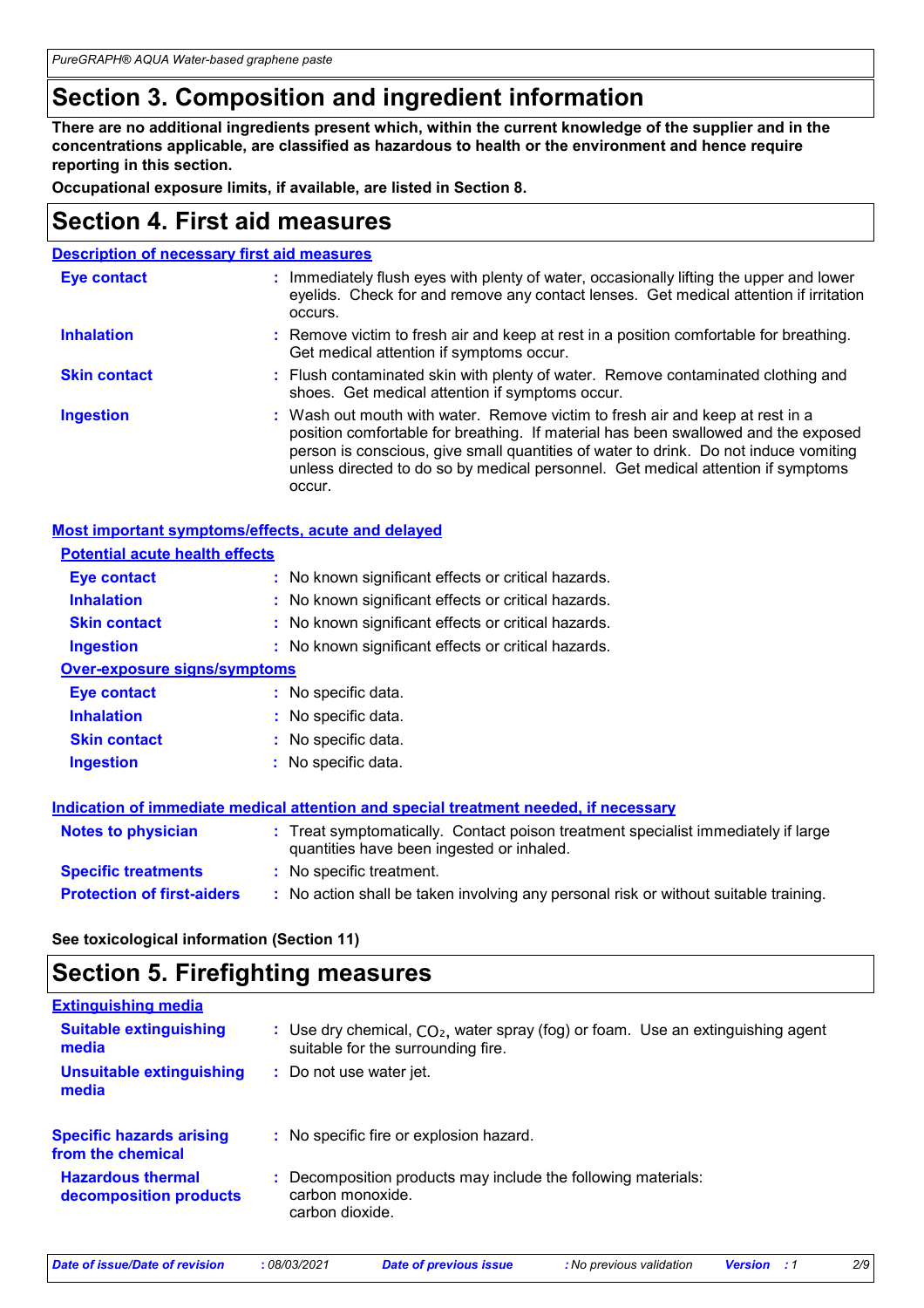# **Section 5. Firefighting measures**

| <b>Special protective actions</b><br>for fire-fighters   | : Promptly isolate the scene by removing all persons from the vicinity of the incident if<br>there is a fire. No action shall be taken involving any personal risk or without<br>suitable training. |
|----------------------------------------------------------|-----------------------------------------------------------------------------------------------------------------------------------------------------------------------------------------------------|
| <b>Special protective</b><br>equipment for fire-fighters | : Fire-fighters should wear appropriate protective equipment and self-contained<br>breathing apparatus (SCBA) with a full face-piece operated in positive pressure<br>mode.                         |
| <b>Hazchem code</b>                                      | : Not available.                                                                                                                                                                                    |

# **Section 6. Accidental release measures**

|                                                             | <b>Personal precautions, protective equipment and emergency procedures</b>                                                                                                                                                                                                         |
|-------------------------------------------------------------|------------------------------------------------------------------------------------------------------------------------------------------------------------------------------------------------------------------------------------------------------------------------------------|
| For non-emergency<br>personnel                              | : No action shall be taken involving any personal risk or without suitable training.<br>Evacuate surrounding areas. Keep unnecessary and unprotected personnel from<br>entering. Do not touch or walk through spilt material. Put on appropriate personal<br>protective equipment. |
|                                                             | For emergency responders : If specialised clothing is required to deal with the spillage, take note of any<br>information in Section 8 on suitable and unsuitable materials. See also the<br>information in "For non-emergency personnel".                                         |
| <b>Environmental precautions</b>                            | : Avoid dispersal of spilt material and runoff and contact with soil, waterways, drains<br>and sewers. Inform the relevant authorities if the product has caused environmental<br>pollution (sewers, waterways, soil or air).                                                      |
| <b>Methods and material for containment and cleaning up</b> |                                                                                                                                                                                                                                                                                    |
| <b>Small spill</b>                                          | : Move containers from spill area. Vacuum or sweep up material and place in a<br>designated, labelled waste container. Dispose of via a licensed waste disposal<br>contractor.                                                                                                     |
| <b>Large spill</b>                                          | : Move containers from spill area. Prevent entry into sewers, water courses,<br>hasements or confined areas. Vacuum or sweep up material and place in a                                                                                                                            |

basements or confined areas. Vacuum or sweep up material and place in a designated, labelled waste container. Dispose of via a licensed waste disposal contractor. Note: see Section 1 for emergency contact information and Section 13 for waste disposal.

# **Section 7. Handling and storage**

| <b>Precautions for safe handling</b>                                             |                                                                                                                                                                                                                                                                                                                                                                                                                                                                                                                                                                                     |
|----------------------------------------------------------------------------------|-------------------------------------------------------------------------------------------------------------------------------------------------------------------------------------------------------------------------------------------------------------------------------------------------------------------------------------------------------------------------------------------------------------------------------------------------------------------------------------------------------------------------------------------------------------------------------------|
| <b>Protective measures</b>                                                       | : Put on appropriate personal protective equipment (see Section 8).                                                                                                                                                                                                                                                                                                                                                                                                                                                                                                                 |
| <b>Advice on general</b><br>occupational hygiene                                 | : Eating, drinking and smoking should be prohibited in areas where this material is<br>handled, stored and processed. Workers should wash hands and face before<br>eating, drinking and smoking. Remove contaminated clothing and protective<br>equipment before entering eating areas. See also Section 8 for additional<br>information on hygiene measures.                                                                                                                                                                                                                       |
| <b>Conditions for safe storage,</b><br>including any<br><b>incompatibilities</b> | : Store in accordance with local regulations. Store in original container protected<br>from direct sunlight in a dry, cool and well-ventilated area, away from incompatible<br>materials (see Section 10) and food and drink. Keep container tightly closed and<br>sealed until ready for use. Containers that have been opened must be carefully<br>resealed and kept upright to prevent leakage. Do not store in unlabelled containers.<br>Use appropriate containment to avoid environmental contamination. See Section 10<br>for incompatible materials before handling or use. |

# **Section 8. Exposure controls and personal protection**

#### **Control parameters**

None.

| <b>Appropriate engineering</b> | : Good general ventilation should be sufficient to control worker exposure to airborne |
|--------------------------------|----------------------------------------------------------------------------------------|
| <b>controls</b>                | contaminants.                                                                          |

| 08/03/2021<br>Date of issue/Date of revision<br><b>Date of previous issue</b><br>: No previous validation<br><b>Version</b> : 1 | 3/9 |
|---------------------------------------------------------------------------------------------------------------------------------|-----|
|---------------------------------------------------------------------------------------------------------------------------------|-----|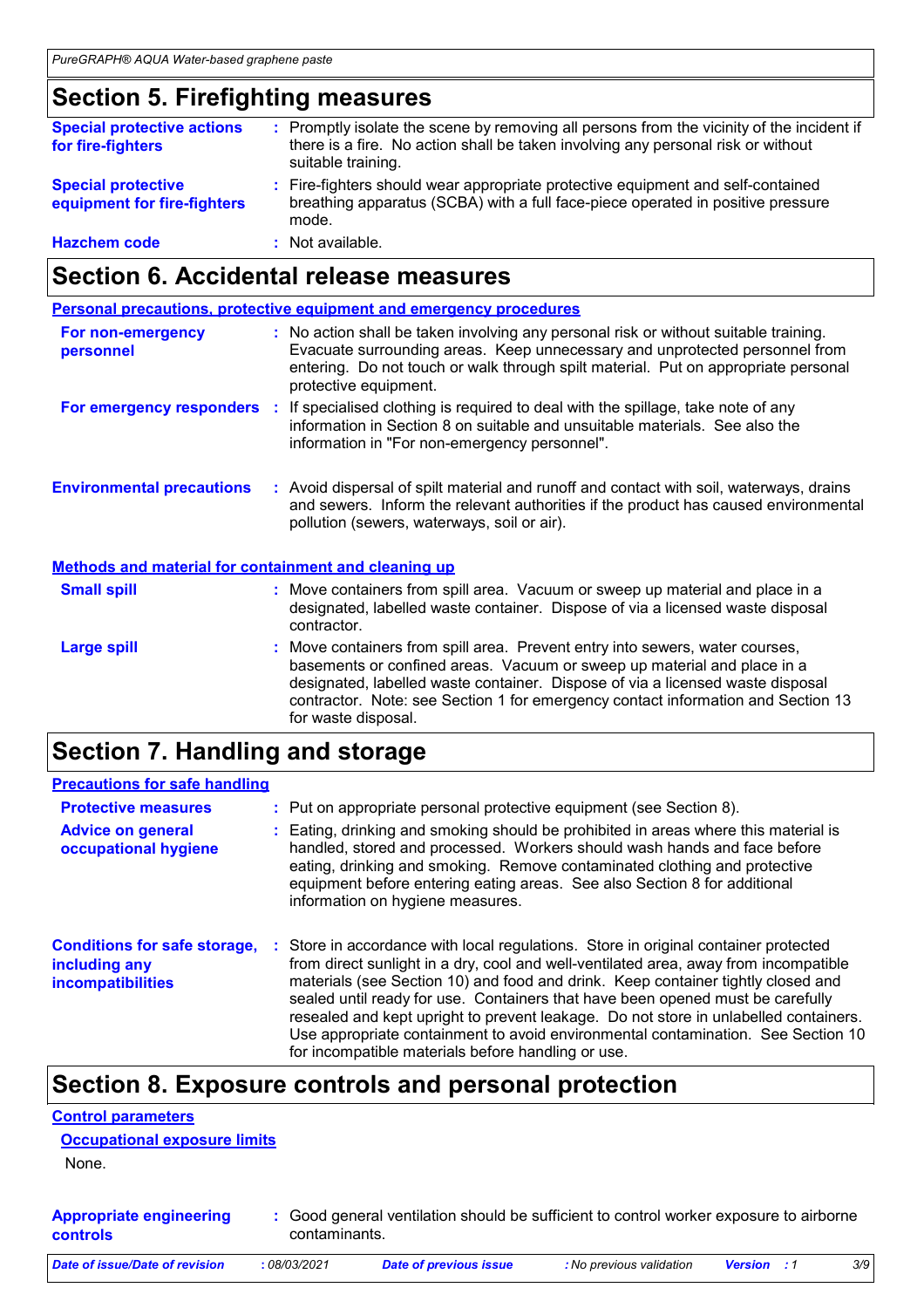# **Section 8. Exposure controls and personal protection**

| <b>Environmental exposure</b><br>controls | : Emissions from ventilation or work process equipment should be checked to ensure<br>they comply with the requirements of environmental protection legislation. In some<br>cases, fume scrubbers, filters or engineering modifications to the process<br>equipment will be necessary to reduce emissions to acceptable levels.                                                                                                                                                                                                                                                                                           |
|-------------------------------------------|---------------------------------------------------------------------------------------------------------------------------------------------------------------------------------------------------------------------------------------------------------------------------------------------------------------------------------------------------------------------------------------------------------------------------------------------------------------------------------------------------------------------------------------------------------------------------------------------------------------------------|
| <b>Individual protection measures</b>     |                                                                                                                                                                                                                                                                                                                                                                                                                                                                                                                                                                                                                           |
| <b>Hygiene measures</b>                   | : Wash hands, forearms and face thoroughly after handling chemical products, before<br>eating, smoking and using the lavatory and at the end of the working period.<br>Appropriate techniques should be used to remove potentially contaminated clothing.<br>Wash contaminated clothing before reusing. Ensure that eyewash stations and<br>safety showers are close to the workstation location.                                                                                                                                                                                                                         |
| <b>Eye/face protection</b>                | Safety eyewear complying with an approved standard should be used when a risk<br>assessment indicates this is necessary to avoid exposure to liquid splashes, mists,<br>gases or dusts. If contact is possible, the following protection should be worn,<br>unless the assessment indicates a higher degree of protection: safety glasses with<br>side-shields.                                                                                                                                                                                                                                                           |
| <b>Skin protection</b>                    |                                                                                                                                                                                                                                                                                                                                                                                                                                                                                                                                                                                                                           |
| <b>Hand protection</b>                    | : Chemical-resistant, impervious gloves complying with an approved standard should<br>be worn at all times when handling chemical products if a risk assessment indicates<br>this is necessary. Considering the parameters specified by the glove manufacturer,<br>check during use that the gloves are still retaining their protective properties. It<br>should be noted that the time to breakthrough for any glove material may be<br>different for different glove manufacturers. In the case of mixtures, consisting of<br>several substances, the protection time of the gloves cannot be accurately<br>estimated. |
| <b>Body protection</b>                    | : Personal protective equipment for the body should be selected based on the task<br>being performed and the risks involved and should be approved by a specialist<br>before handling this product.                                                                                                                                                                                                                                                                                                                                                                                                                       |
| <b>Other skin protection</b>              | : Appropriate footwear and any additional skin protection measures should be<br>selected based on the task being performed and the risks involved and should be<br>approved by a specialist before handling this product.                                                                                                                                                                                                                                                                                                                                                                                                 |
| <b>Respiratory protection</b>             | Based on the hazard and potential for exposure, select a respirator that meets the<br>appropriate standard or certification. Respirators must be used according to a<br>respiratory protection program to ensure proper fitting, training, and other important<br>aspects of use.                                                                                                                                                                                                                                                                                                                                         |

# **Section 9. Physical and chemical properties**

| <b>Appearance</b>                               |                    |
|-------------------------------------------------|--------------------|
| <b>Physical state</b>                           | : Solid. [Paste.]  |
| <b>Colour</b>                                   | $:$ Black.         |
| <b>Odour</b>                                    | : Not available.   |
| <b>Odour threshold</b>                          | : Not available.   |
| pH                                              | $: 2.25$ to 3.25   |
| <b>Melting point</b>                            | : Not available.   |
| <b>Boiling point</b>                            | $:$ Not available. |
| <b>Flash point</b>                              | : Not available.   |
| <b>Evaporation rate</b>                         | : Not available.   |
| <b>Flammability (solid, gas)</b>                | : Not applicable.  |
| Lower and upper explosive<br>(flammable) limits | : Not available.   |
| <b>Vapour pressure</b>                          | : Not available.   |
| <b>Vapour density</b>                           | : Not available.   |
| <b>Relative density</b>                         | : Not available.   |
| <b>Solubility</b>                               | $:$ Not available. |
| <b>Solubility in water</b>                      | $:$ Not available. |

*Date of issue/Date of revision* **:** *08/03/2021 Date of previous issue : No previous validation Version : 1 4/9*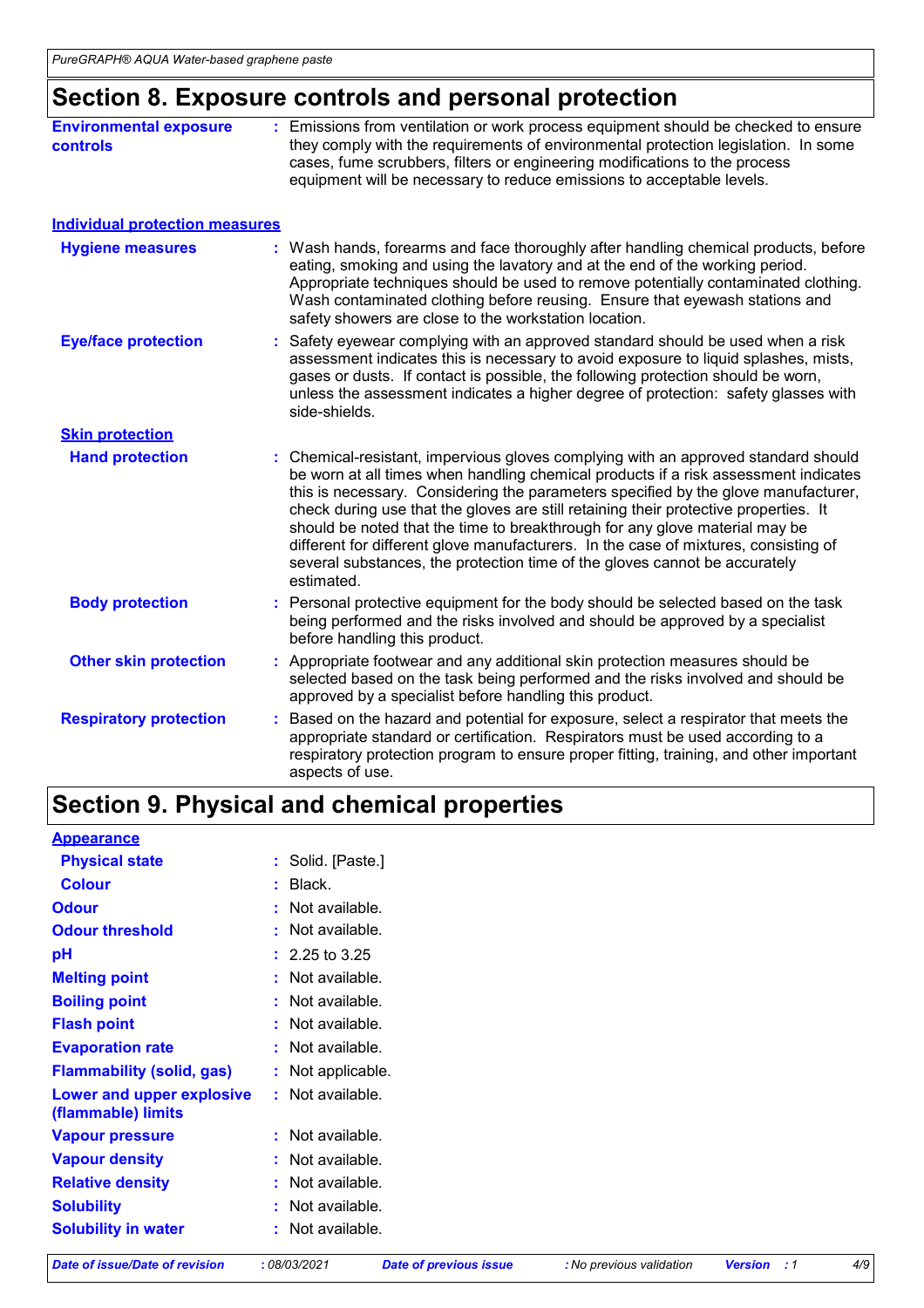# **Section 9. Physical and chemical properties**

| <b>Partition coefficient: n-</b><br>octanol/water | : Not available. |
|---------------------------------------------------|------------------|
| <b>Auto-ignition temperature</b>                  | : Not available. |
| <b>Decomposition temperature</b>                  | : Not available. |
| <b>Viscosity</b>                                  | : Not available. |

### **Section 10. Stability and reactivity**

| <b>Reactivity</b>                            | : No specific test data related to reactivity available for this product or its ingredients.              |
|----------------------------------------------|-----------------------------------------------------------------------------------------------------------|
| <b>Chemical stability</b>                    | : The product is stable.                                                                                  |
| <b>Possibility of hazardous</b><br>reactions | : Under normal conditions of storage and use, hazardous reactions will not occur.                         |
| <b>Conditions to avoid</b>                   | : No specific data.                                                                                       |
| <b>Incompatible materials</b>                | : No specific data.                                                                                       |
| <b>Hazardous decomposition</b><br>products   | : Under normal conditions of storage and use, hazardous decomposition products<br>should not be produced. |

# **Section 11. Toxicological information**

#### **Information on toxicological effects**

|  |  | <b>Acute toxicity</b> |  |
|--|--|-----------------------|--|
|--|--|-----------------------|--|

| <b>Product/ingredient name</b> | <b>Besult</b> | <b>Species</b>                        | <b>Dose</b> | <b>Exposure</b> |
|--------------------------------|---------------|---------------------------------------|-------------|-----------------|
| Graphene                       | LD50 Oral     | Mouse - Male,   >5000 mg/kg<br>Female |             |                 |

**Conclusion/Summary :** Based on available data, the classification criteria are not met.

#### **Irritation/Corrosion**

| <b>Product/ingredient name</b> | <b>Result</b>                                | <b>Species</b> | <b>Score</b> | <b>Exposure</b> | <b>Observation</b> |
|--------------------------------|----------------------------------------------|----------------|--------------|-----------------|--------------------|
| l Graphene                     | Skin - Non-irritating to the<br>skin.        | Rabbit         |              |                 | 72 hours           |
|                                | Eyes - Non-irritating to the Rabbit<br>eves. |                |              |                 | 72 hours           |

#### **Conclusion/Summary**

**Eyes Exercise 2 EXECUTE:** Based on available data, the classification criteria are not met.

**Respiratory :** Based on available data, the classification criteria are not met.

**Sensitisation**

| <b>Product/ingredient name</b> Route of | <b>Exposure</b> | <b>Species</b> | <b>Result</b>   |
|-----------------------------------------|-----------------|----------------|-----------------|
| Graphene                                | skin            | Guinea pig     | Not sensitizing |

#### **Conclusion/Summary**

**Skin Example 2018 :** Based on available data, the classification criteria are not met.

#### **Mutagenicity**

| <b>Product/ingredient name</b>                                                                 | <b>Test</b> | <b>Experiment</b>                                 | <b>Result</b>   |
|------------------------------------------------------------------------------------------------|-------------|---------------------------------------------------|-----------------|
| I Graphene                                                                                     | OECD 476    | Experiment: In vitro<br>Subject: Mammalian-Animal | <b>Negative</b> |
| Based on available data, the classification criteria are not met.<br><b>Conclusion/Summary</b> |             |                                                   |                 |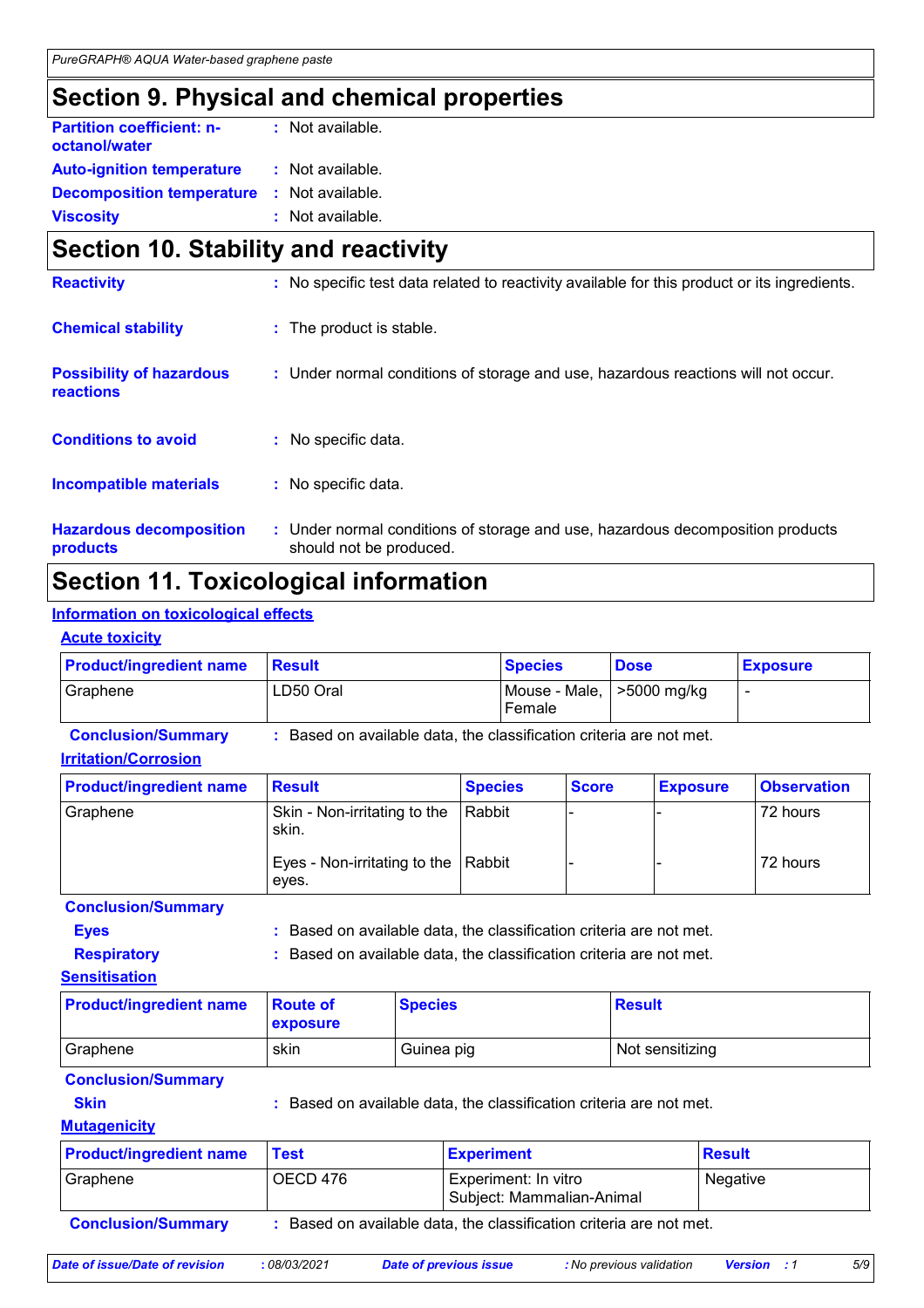# **Section 11. Toxicological information**

| <b>Carcinogenicity</b>                                                    |                                                                                            |                |                           |                             |
|---------------------------------------------------------------------------|--------------------------------------------------------------------------------------------|----------------|---------------------------|-----------------------------|
| <b>Conclusion/Summary</b>                                                 | : Not available.                                                                           |                |                           |                             |
| <b>Reproductive toxicity</b>                                              |                                                                                            |                |                           |                             |
| <b>Conclusion/Summary</b>                                                 | : Not available.                                                                           |                |                           |                             |
| <b>Teratogenicity</b>                                                     |                                                                                            |                |                           |                             |
| <b>Conclusion/Summary</b>                                                 | : Not available.                                                                           |                |                           |                             |
| <b>Specific target organ toxicity (single exposure)</b><br>Not available. |                                                                                            |                |                           |                             |
| <b>Specific target organ toxicity (repeated exposure)</b>                 |                                                                                            |                |                           |                             |
| Not available.                                                            |                                                                                            |                |                           |                             |
| <b>Aspiration hazard</b>                                                  |                                                                                            |                |                           |                             |
| Not available.                                                            |                                                                                            |                |                           |                             |
|                                                                           |                                                                                            |                |                           |                             |
| <b>Information on likely routes : Not available.</b><br>of exposure       |                                                                                            |                |                           |                             |
| <b>Potential acute health effects</b>                                     |                                                                                            |                |                           |                             |
| <b>Eye contact</b>                                                        | : No known significant effects or critical hazards.                                        |                |                           |                             |
| <b>Inhalation</b>                                                         | No known significant effects or critical hazards.                                          |                |                           |                             |
| <b>Skin contact</b>                                                       | : No known significant effects or critical hazards.                                        |                |                           |                             |
| <b>Ingestion</b>                                                          | : No known significant effects or critical hazards.                                        |                |                           |                             |
|                                                                           |                                                                                            |                |                           |                             |
|                                                                           | <b>Symptoms related to the physical, chemical and toxicological characteristics</b>        |                |                           |                             |
| <b>Eye contact</b>                                                        | : No specific data.                                                                        |                |                           |                             |
| <b>Inhalation</b>                                                         | : No specific data.                                                                        |                |                           |                             |
| <b>Skin contact</b>                                                       | : No specific data.                                                                        |                |                           |                             |
| <b>Ingestion</b>                                                          | : No specific data.                                                                        |                |                           |                             |
|                                                                           | Delayed and immediate effects as well as chronic effects from short and long-term exposure |                |                           |                             |
| <b>Short term exposure</b>                                                |                                                                                            |                |                           |                             |
| <b>Potential immediate</b><br>effects                                     | Not available.                                                                             |                |                           |                             |
| <b>Potential delayed effects</b>                                          | : Not available.                                                                           |                |                           |                             |
| Long term exposure                                                        |                                                                                            |                |                           |                             |
| <b>Potential immediate</b><br>effects                                     | : Not available.                                                                           |                |                           |                             |
| <b>Potential delayed effects</b>                                          | Not available.                                                                             |                |                           |                             |
| <b>Potential chronic health effects</b>                                   |                                                                                            |                |                           |                             |
| <b>Product/ingredient name</b>                                            | <b>Result</b>                                                                              | <b>Species</b> | <b>Dose</b>               | <b>Exposure</b>             |
| Graphene                                                                  | Sub-acute NOAEL Inhalation<br>Dusts and mists                                              | Rat - Male     | $≥1.88$ mg/m <sup>3</sup> | 28 days; 5 days<br>per week |
| <b>Conclusion/Summary</b>                                                 | Based on available data, the classification criteria are not met.                          |                |                           |                             |
| <b>General</b>                                                            | No known significant effects or critical hazards.                                          |                |                           |                             |
| <b>Carcinogenicity</b>                                                    | No known significant effects or critical hazards.                                          |                |                           |                             |
| <b>Mutagenicity</b>                                                       | No known significant effects or critical hazards.                                          |                |                           |                             |
|                                                                           |                                                                                            |                |                           |                             |

**Reproductive toxicity :** No known significant effects or critical hazards.

#### **Numerical measures of toxicity**

**Acute toxicity estimates**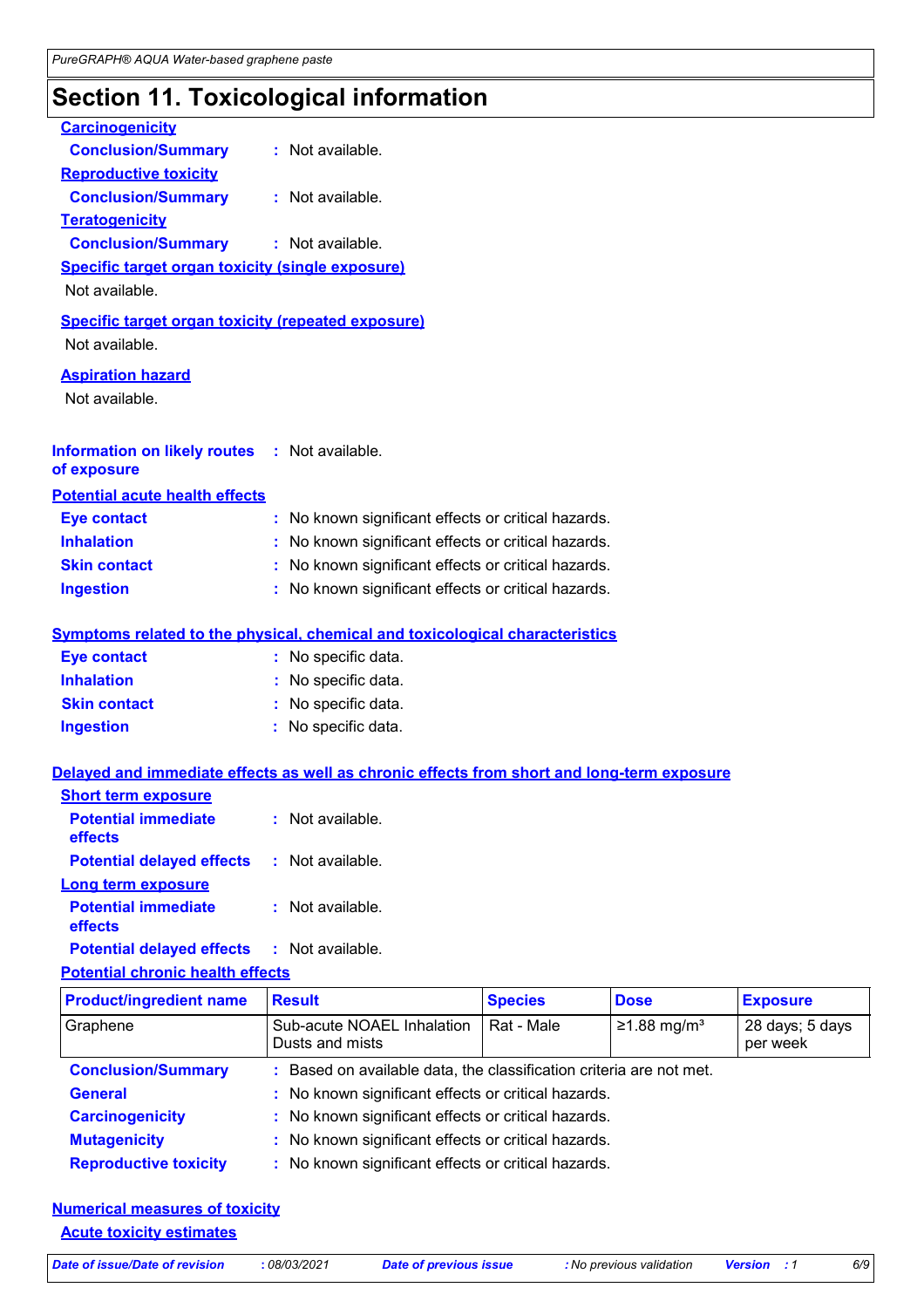# **Section 11. Toxicological information**

Not available.

# **Section 12. Ecological information**

| <b>Toxicity</b>                                    |                                                                   |                                                                                                                                                                                                                                                                                                                                                                                                                                                                                                                                                                                                                                                                                                                                                                                                                                                                     |                 |  |
|----------------------------------------------------|-------------------------------------------------------------------|---------------------------------------------------------------------------------------------------------------------------------------------------------------------------------------------------------------------------------------------------------------------------------------------------------------------------------------------------------------------------------------------------------------------------------------------------------------------------------------------------------------------------------------------------------------------------------------------------------------------------------------------------------------------------------------------------------------------------------------------------------------------------------------------------------------------------------------------------------------------|-----------------|--|
| <b>Product/ingredient name</b>                     | <b>Result</b>                                                     | <b>Species</b>                                                                                                                                                                                                                                                                                                                                                                                                                                                                                                                                                                                                                                                                                                                                                                                                                                                      | <b>Exposure</b> |  |
| Graphene                                           | Acute EC50 62.2 mg/l                                              | Algae - Chlorella pyrenoidosa                                                                                                                                                                                                                                                                                                                                                                                                                                                                                                                                                                                                                                                                                                                                                                                                                                       | 96 hours        |  |
|                                                    | Acute EC50 16 mg/l                                                | Daphnia - Daphnia magna                                                                                                                                                                                                                                                                                                                                                                                                                                                                                                                                                                                                                                                                                                                                                                                                                                             | 48 hours        |  |
| <b>Conclusion/Summary</b>                          | Based on available data, the classification criteria are not met. |                                                                                                                                                                                                                                                                                                                                                                                                                                                                                                                                                                                                                                                                                                                                                                                                                                                                     |                 |  |
| <b>Persistence and degradability</b>               |                                                                   |                                                                                                                                                                                                                                                                                                                                                                                                                                                                                                                                                                                                                                                                                                                                                                                                                                                                     |                 |  |
| <b>Conclusion/Summary</b>                          | inorganic substances.                                             | : The methods for determining the biological degradability are not applicable to                                                                                                                                                                                                                                                                                                                                                                                                                                                                                                                                                                                                                                                                                                                                                                                    |                 |  |
| <b>Bioaccumulative potential</b><br>Not available. |                                                                   |                                                                                                                                                                                                                                                                                                                                                                                                                                                                                                                                                                                                                                                                                                                                                                                                                                                                     |                 |  |
| <b>Mobility in soil</b>                            |                                                                   |                                                                                                                                                                                                                                                                                                                                                                                                                                                                                                                                                                                                                                                                                                                                                                                                                                                                     |                 |  |
| <b>Soil/water partition</b><br>coefficient (Koc)   | Not available.                                                    |                                                                                                                                                                                                                                                                                                                                                                                                                                                                                                                                                                                                                                                                                                                                                                                                                                                                     |                 |  |
| <b>Mobility</b>                                    | Not available.                                                    |                                                                                                                                                                                                                                                                                                                                                                                                                                                                                                                                                                                                                                                                                                                                                                                                                                                                     |                 |  |
| <b>Other adverse effects</b>                       | : No known significant effects or critical hazards.               |                                                                                                                                                                                                                                                                                                                                                                                                                                                                                                                                                                                                                                                                                                                                                                                                                                                                     |                 |  |
|                                                    | <b>Section 13. Disposal considerations</b>                        |                                                                                                                                                                                                                                                                                                                                                                                                                                                                                                                                                                                                                                                                                                                                                                                                                                                                     |                 |  |
| <b>Disposal methods</b>                            | contact with soil, waterways, drains and sewers.                  | The generation of waste should be avoided or minimised wherever possible.<br>Disposal of this product, solutions and any by-products should at all times comply<br>with the requirements of environmental protection and waste disposal legislation<br>and any regional local authority requirements. Dispose of surplus and non-<br>recyclable products via a licensed waste disposal contractor. Waste should not be<br>disposed of untreated to the sewer unless fully compliant with the requirements of<br>all authorities with jurisdiction. Waste packaging should be recycled. Incineration or<br>landfill should only be considered when recycling is not feasible. This material and<br>its container must be disposed of in a safe way. Empty containers or liners may<br>retain some product residues. Avoid dispersal of spilt material and runoff and |                 |  |
| <b>Section 14. Transport information</b>           |                                                                   |                                                                                                                                                                                                                                                                                                                                                                                                                                                                                                                                                                                                                                                                                                                                                                                                                                                                     |                 |  |
|                                                    |                                                                   |                                                                                                                                                                                                                                                                                                                                                                                                                                                                                                                                                                                                                                                                                                                                                                                                                                                                     |                 |  |

|                                       | <b>ADG</b>               | <b>ADR/RID</b>                | <b>IMDG</b>              | <b>IATA</b>               |
|---------------------------------------|--------------------------|-------------------------------|--------------------------|---------------------------|
| <b>UN number</b>                      | Not regulated.           | Not regulated.                | Not regulated.           | Not regulated.            |
| <b>UN proper</b><br>shipping name     |                          |                               |                          |                           |
| <b>Transport hazard</b><br>class(es)  | $\overline{\phantom{a}}$ |                               |                          |                           |
| <b>Label</b>                          |                          |                               |                          |                           |
| <b>Packing group</b>                  | ۰                        |                               |                          |                           |
| <b>Date of issue/Date of revision</b> | :08/03/2021              | <b>Date of previous issue</b> | : No previous validation | 7/9<br><b>Version</b> : 1 |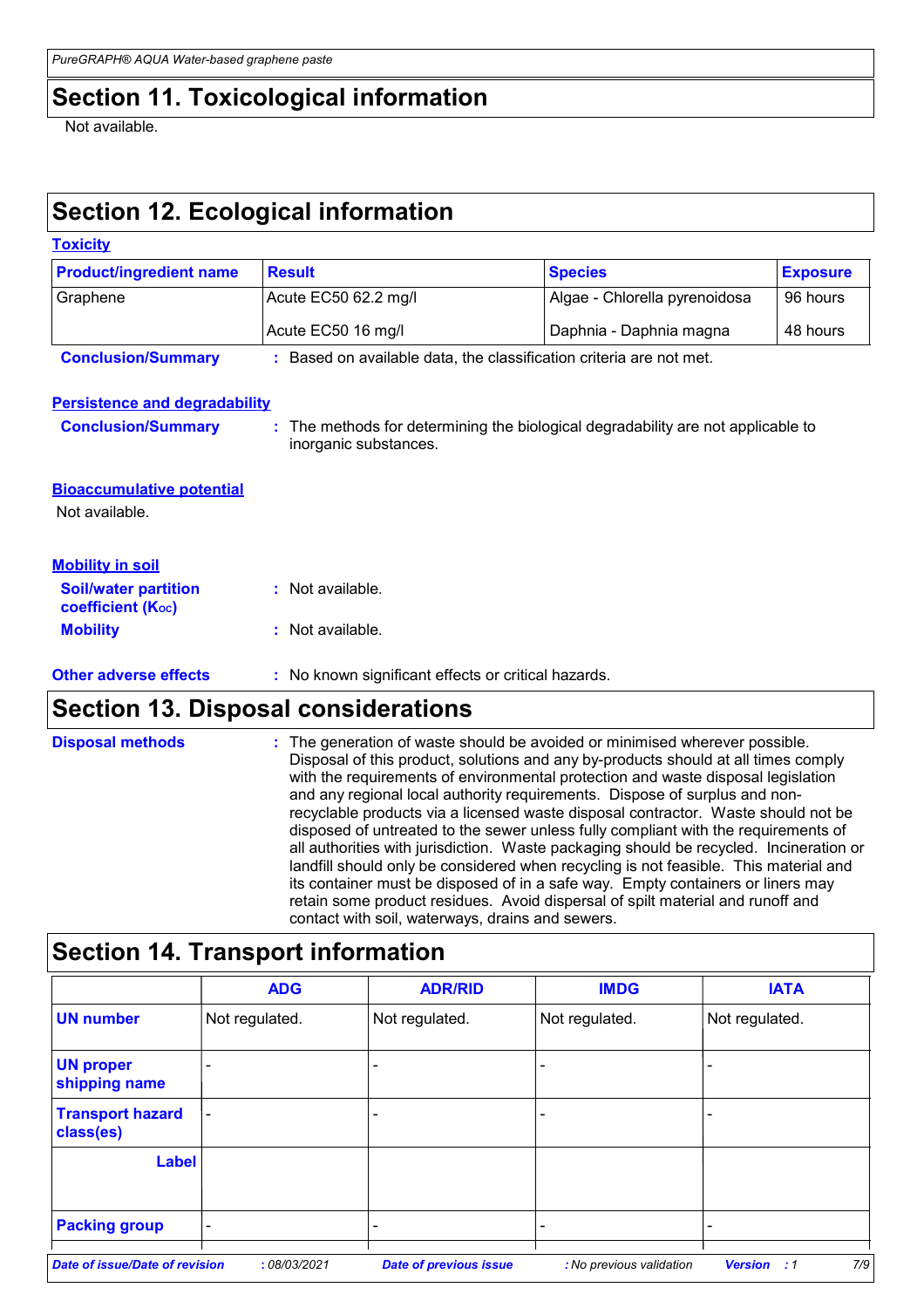### **Section 14. Transport information**

| <b>Environmental</b><br><b>hazards</b> | $\mathsf{No}$ . | No. | Pollutant: No<br>Marine | No. |
|----------------------------------------|-----------------|-----|-------------------------|-----|

#### **Special precautions for user Transport within user's premises:** always transport in closed containers that are **:** upright and secure. Ensure that persons transporting the product know what to do in the event of an accident or spillage.

**Transport in bulk according :** Not applicable. **to IMO instruments**

### **Section 15. Regulatory information**

|                                                              | <b>Standard for the Uniform Scheduling of Medicines and Poisons</b>        |
|--------------------------------------------------------------|----------------------------------------------------------------------------|
| Not regulated.                                               |                                                                            |
|                                                              | <b>Model Work Health and Safety Regulations - Scheduled Substances</b>     |
| No listed substance                                          |                                                                            |
| <b>International regulations</b>                             |                                                                            |
|                                                              | <b>Chemical Weapon Convention List Schedules I, II &amp; III Chemicals</b> |
| Not listed.                                                  |                                                                            |
| <b>Montreal Protocol</b>                                     |                                                                            |
| Not listed.                                                  |                                                                            |
| <b>Stockholm Convention on Persistent Organic Pollutants</b> |                                                                            |
| Not listed.                                                  |                                                                            |
| <b>Rotterdam Convention on Prior Informed Consent (PIC)</b>  |                                                                            |
| Not listed.                                                  |                                                                            |
| <b>UNECE Aarhus Protocol on POPs and Heavy Metals</b>        |                                                                            |
| Not listed.                                                  |                                                                            |
|                                                              |                                                                            |
| <b>Inventory list</b>                                        |                                                                            |
| <b>Australia</b>                                             | : At least one component is not listed.                                    |
| <b>Europe</b>                                                | : At least one component is not listed.                                    |
| <b>Taiwan</b>                                                | : All components are listed or exempted.                                   |

#### **United States :** At least one component is not listed.

### **Section 16. Any other relevant information**

| <b>History</b>                    |                                                                                                                                                                                                                                                                                                                                                                                                                                                                                                                                                                                                   |
|-----------------------------------|---------------------------------------------------------------------------------------------------------------------------------------------------------------------------------------------------------------------------------------------------------------------------------------------------------------------------------------------------------------------------------------------------------------------------------------------------------------------------------------------------------------------------------------------------------------------------------------------------|
| Date of printing                  | : 08/03/2021                                                                                                                                                                                                                                                                                                                                                                                                                                                                                                                                                                                      |
| Date of issue/Date of<br>revision | : 08/03/2021                                                                                                                                                                                                                                                                                                                                                                                                                                                                                                                                                                                      |
| Date of previous issue            | : No previous validation                                                                                                                                                                                                                                                                                                                                                                                                                                                                                                                                                                          |
| <b>Version</b>                    | : 1                                                                                                                                                                                                                                                                                                                                                                                                                                                                                                                                                                                               |
| <b>Key to abbreviations</b>       | : ADG = Australian Dangerous Goods<br>ADR = The European Agreement concerning the International Carriage of<br>Dangerous Goods by Road<br>ATE = Acute Toxicity Estimate<br><b>BCF</b> = Bioconcentration Factor<br>GHS = Globally Harmonized System of Classification and Labelling of Chemicals<br>IATA = International Air Transport Association<br>IBC = Intermediate Bulk Container<br><b>IMDG = International Maritime Dangerous Goods</b><br>LogPow = logarithm of the octanol/water partition coefficient<br>MARPOL = International Convention for the Prevention of Pollution From Ships, |